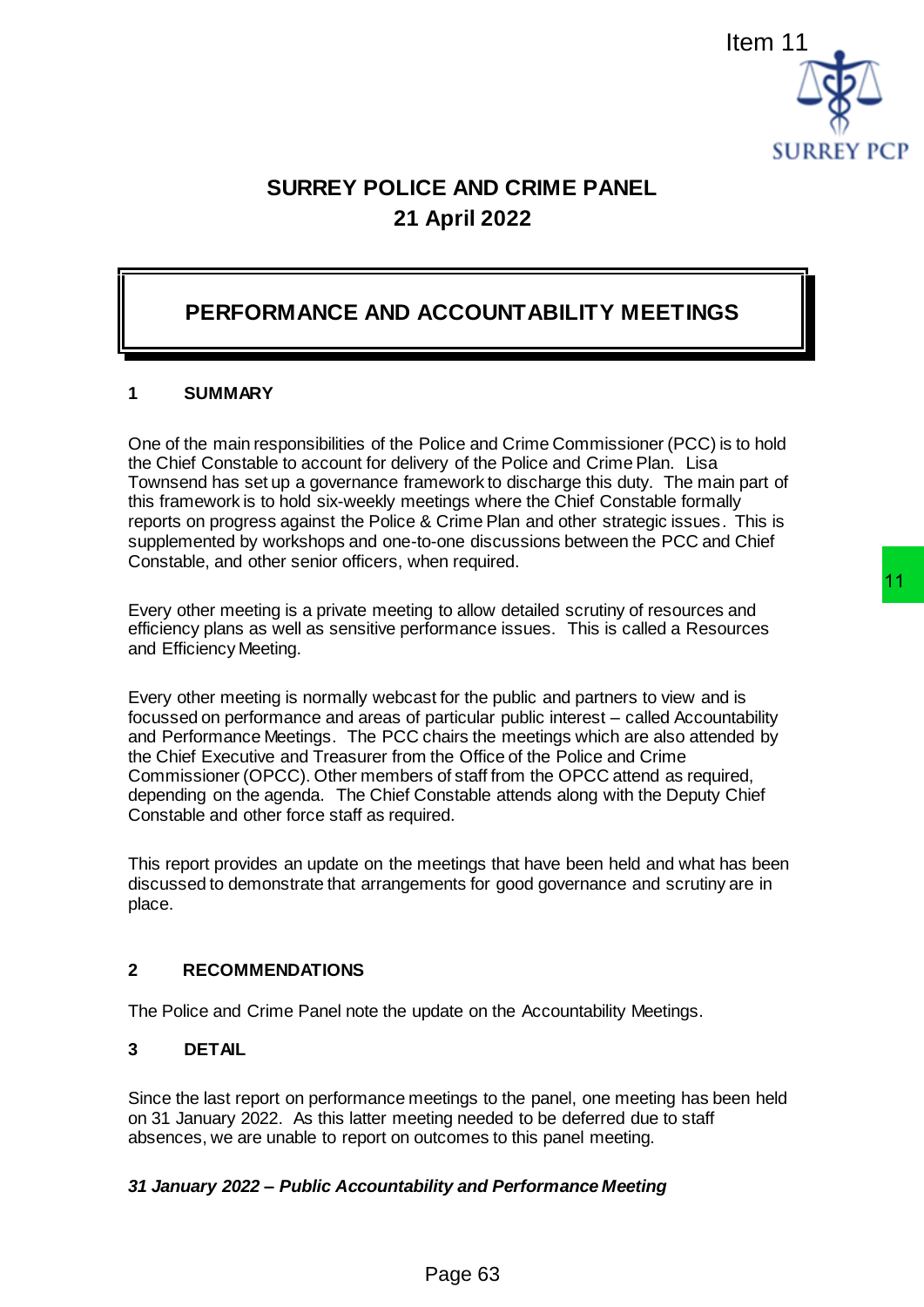This was the first meeting held by the PCC in the new style of accountability meetings. The meeting was shown live and available for viewing afterwards from the PCC's website. Shorter Youtube clips of the meeting covering specific topics were also made available for the public to view. The PCC focussed the meeting on asking questions of the Chief Constable of public interest, including some areas of scrutiny by residents in advance of the meetings.

The PCC is looking to continue this approach for public Accountability & Performance meetings, but make them more interactive (with the ability for the public to submit live questions) and with meetings being held during the evening when members of the public may be more likely to participate.

Agenda items were:

- Rural Crime
- Performance Report
- CCTV
- Surrey Police Budget
- Reducing Violence Against Women and Girls Strategy

The Deputy Chief Constable (DCC) provided an update on **rural crime** and the extra investment in policing resources. He highlighted three current trends of concern: theft of GPS systems from tractors by organised crime groups; livestock worrying; and poaching. Extra training has been given to call handlers to help with the response to these issues. There is also now a specialist rural Police and Crime Support Officer (PCSO) in each borough, who has enhanced training and works closely with local networks to tackle rural crime. They can be recognised by their green epaulettes. There are currently 2 specialist full time PCs, to be increased to 3 by Summer 2022, who are dedicated to rural crime in Surrey. The Deputy Chief Constable (DCC) provided an investment in policing resources. He highlighted to GPS systems form tractors by organised crime give poaching. Extra training has been given to call these issues. There is also

Under the item on **Performance**, the PCC asked about burglary detections as this was a concern raised in the media and by residents. The Chief Constable (CC) reported that Surrey continues to be the 4<sup>th</sup> safest county in England and Wales in terms of reported burglaries, and the safest county in the South East. There has been a marked decrease in reported incidents of burglary during the pandemic. However, work is underway to raise the current solve rate of 3.5%, through improving forensic and digital evidence gathering.

A new digital investigation support unit has been created to support officers in recovering digital evidence supporting investigative opportunities. The crime solved rate reflects the reduced opportunity during the pandemic for officers to visit and speak with perpetrators already in prison regarding further offences to be taken into consideration. Another factor is the low number of incidents making it more difficult to spot series and trends, which can lead to identification offenders. A force wide operation, Operation Falcon, is ongoing and it ensures closer scrutiny into investigative standards and principals, to constantly improve outcomes.

The PCC asked if an increase in residential burglary is expected as Covid restrictions reduce. The CC confirmed this is potentially the case, but officers continue to work extremely hard to target and arrest offenders and have seen a number of arrests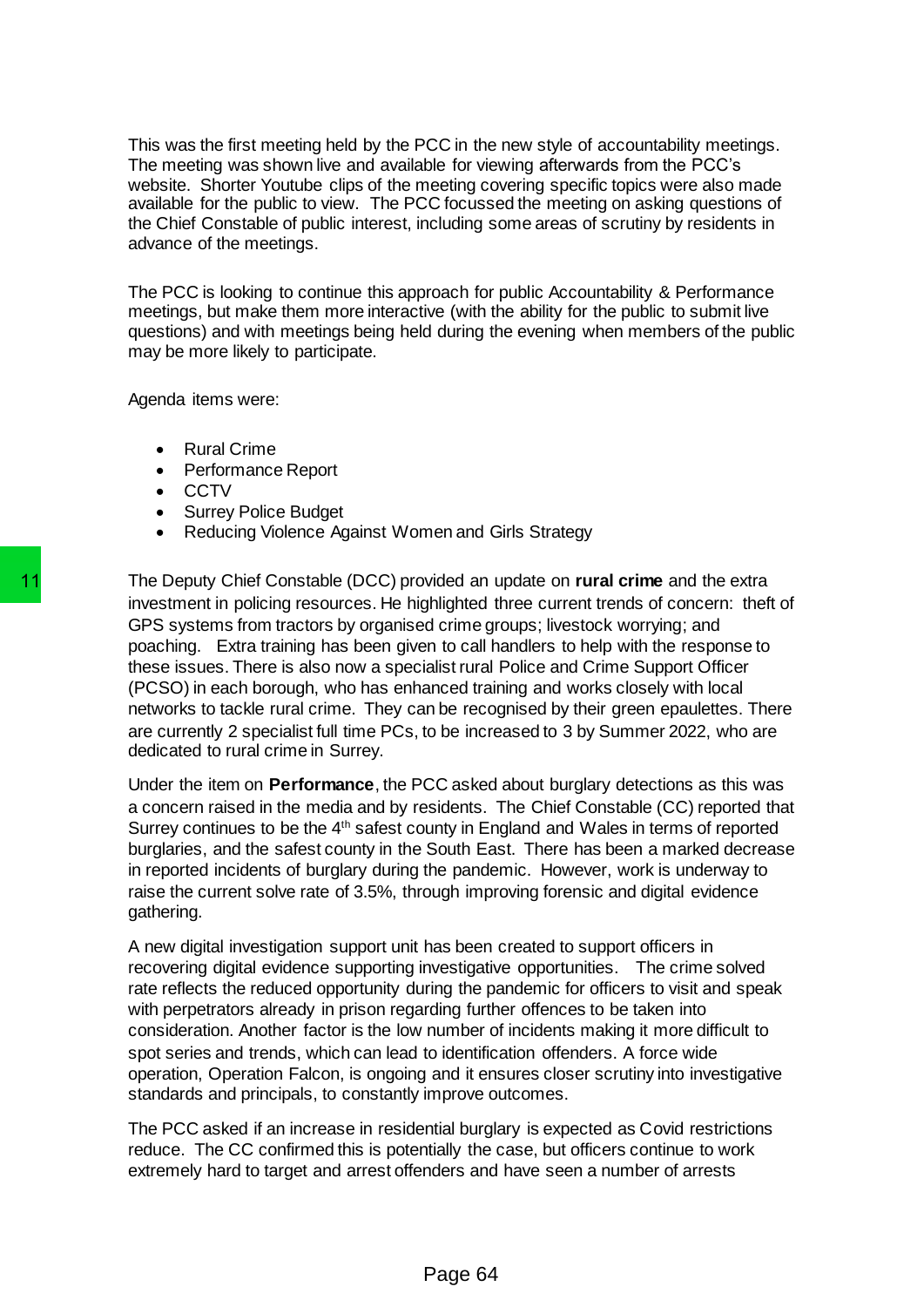recently following a joint effort with surrounding forces. Practical steps residents can take to reduce their chances of becoming a victim of burglary include having a bin buddy, having a fully functioning burglar alarm and using automated home lighting when their home is empty. More information on this topic can be found on the Surrey Police website.

The PCC asked about **solve rates in knife crime** and the CC confirmed Surrey has the lowest rate of knife crime within the category of serious violent crimes in the South East, and that it is important to note that not every report of knife crime involves injury to the victim. The solve rate for knife crime is currently 1 in 5. Some knife crime is drug and County Lines related and Surrey Police specialist teams work with the Metropolitan Police to identify and arrest offenders. Surrey Police also works with Surrey County Council to reduce knife crime rates through preventative work in schools, to influence offenders and their peers.

In relation to **road casualties**, numbers were significantly reduced during the pandemic. However, the M25 remains one of Europe's most dangerous and busiest stretches of road and Surrey Police is working with the Highways Agency to tackle driving offences. Rural roads can also be extremely dangerous. In conjunction with Surrey Fire and Rescue Service, the Surrey Police promotes "Safe Drive Stay Alive" and would encourage all residents, particularly new drivers, to follow this educational campaign.

The Surrey Police 5-year **CCTV strategy** will shortly be coming to an end and the PCC asked what will happen going forwards. The CC explained that CCTV was widely introduced in the 1990s and the level of system sophistication varies greatly throughout the County, as does the distribution of cameras. Town centre CCTV assists with the policing of events and the night-time economy as it allows resources to be directed to hotspots of crime quickly and provides critical evidence. Huge leaps in the technical range of CCTV makes this a good time to review and refresh the strategy to 2028 and beyond as next generation cameras will be able to carry out reactive and proactive facial recognition, and this is currently under discussion.

The CC presented the proposed **Surrey Police budget for 2022/23** and advised the last 10 years had seen significant financial pressure on police forces and levels of central government funding had not increased in that time scale. A recent survey conducted by the office of PCC showed that Surrey residents are broadly in favour of an increase in Council Tax for police to strengthen investigative resources and maintain neighbourhood and community policing teams. Over 50% of income Surrey Police currently receives comes from Council Tax and if the amount is not increased, Surrey residents may see a significant impact on service provided. The budget proposals formed part of the precept proposal which was going the Panel for its consideration. The CC explained that CCTV was widely<br>
system sophistication varies greatly throughout<br>
system sophistication varies greatly throughout<br>
circincal evidence. Huge leaps in the technical<br>
coreview and refresh the strategy to

The PCC asked about the force plans for **Reducing Violence Against Women and Girls** – an important part of the Police and Crime Plan. The CC confirmed Surrey Police is dedicated to delivering the 2-fold promise - to keep the county safe, and for it to feel safe. There are tools being introduced to help improve safety such as Safestreets, a pilot service for the public to report areas in which they have felt unsafe due to a number of factors including environmental issues such as inadequate lighting, or physical issues such as being verbally abused.